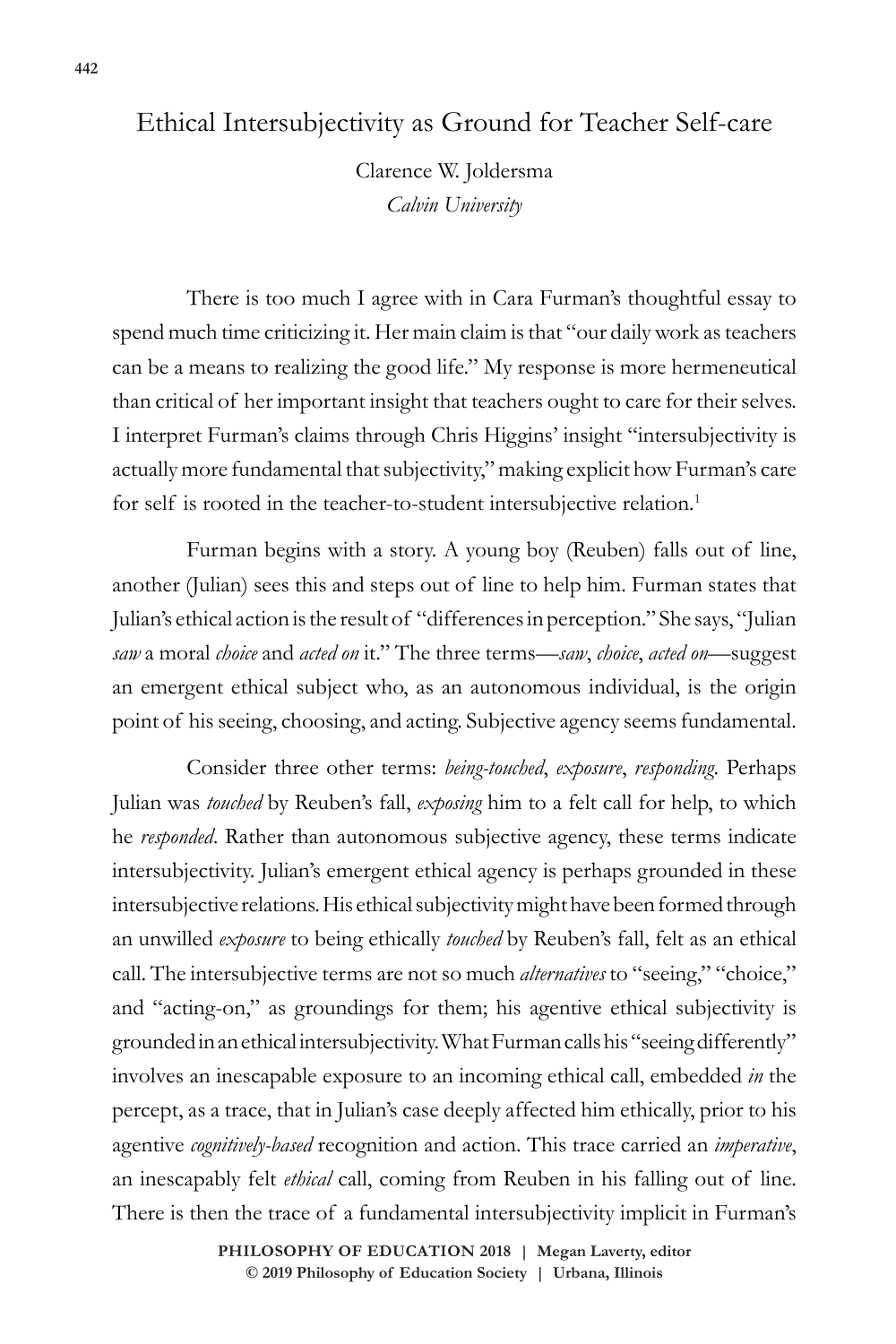claim, "Julian *saw* an ethical *choice* and *acted* on it," namely, "Julian *felt* an ethical *call* and *responded* to Reuben."

Furman's project is about care for *self*, how "stopping time" as a "spiritual exercise" helps create habits of self-care through being "attentive to the students." Before we turn to that, I want to suggest that even in their harriedness, teachers are not inattentive. Yes, hurried routines shape profoundly teacherly perceptions of students, but they still attend to their students. Such attending can be called instrumental, not as an end but as part of a function. In such perceptions, the student's self is instrumentalized, interpreted as a function of school policies and harried teaching practices. Julian's teacher had a functionalized perception of the "falling out" event, and thus an instrumentalized view of Julian's studently self, namely, Julian as an impediment to the efficiency of the fast-paced orderliness of the day. This also suggests the teacher implicitly understood their own teacherly self instrumentally, perhaps as a teacher-as-guardian-self of good rules, ones ensuring efficient transitions in the school day. As a function of rule compliance, Julian's teacher still saw Julian as a student, albeit instrumentally rather than "differently," i.e., as an end in himself. Simultaneously, the teacher also saw theirself instrumentally, as a means rather than an end.

But, in the teacher's instrumentalized perception of Julian, there was a trace of something *non-instrumentalized*. In the teacher's instrumentalized seeing of Julian, there was a standing possibility of "seeing differently." There was an incoming trace to which the teacher was exposed, embedded in the instrumentalized perception of Julian's action, something that might have *touched* the teacher, *evoking* the teacher to hold back from applying the line rule. This trace may well have actually escaped the harried teacher's *cognitive* processing, but it was still present, as a trace, calling for a different response from the teacher. And in that same perception, there might be a trace of a non-instrumentalized self of the teacher as well. Julian's teacher might have "seen differently": seeing Julian as an end rather than a means, and obliquely seeing also theirself as an end. But, as Furman suggests, they might need to be given time to attend to this.

Furman rightly emphasizes that (teacherly) selves are molded by daily actions, but I'm suggesting that their hurriedness can create habits of a *certain*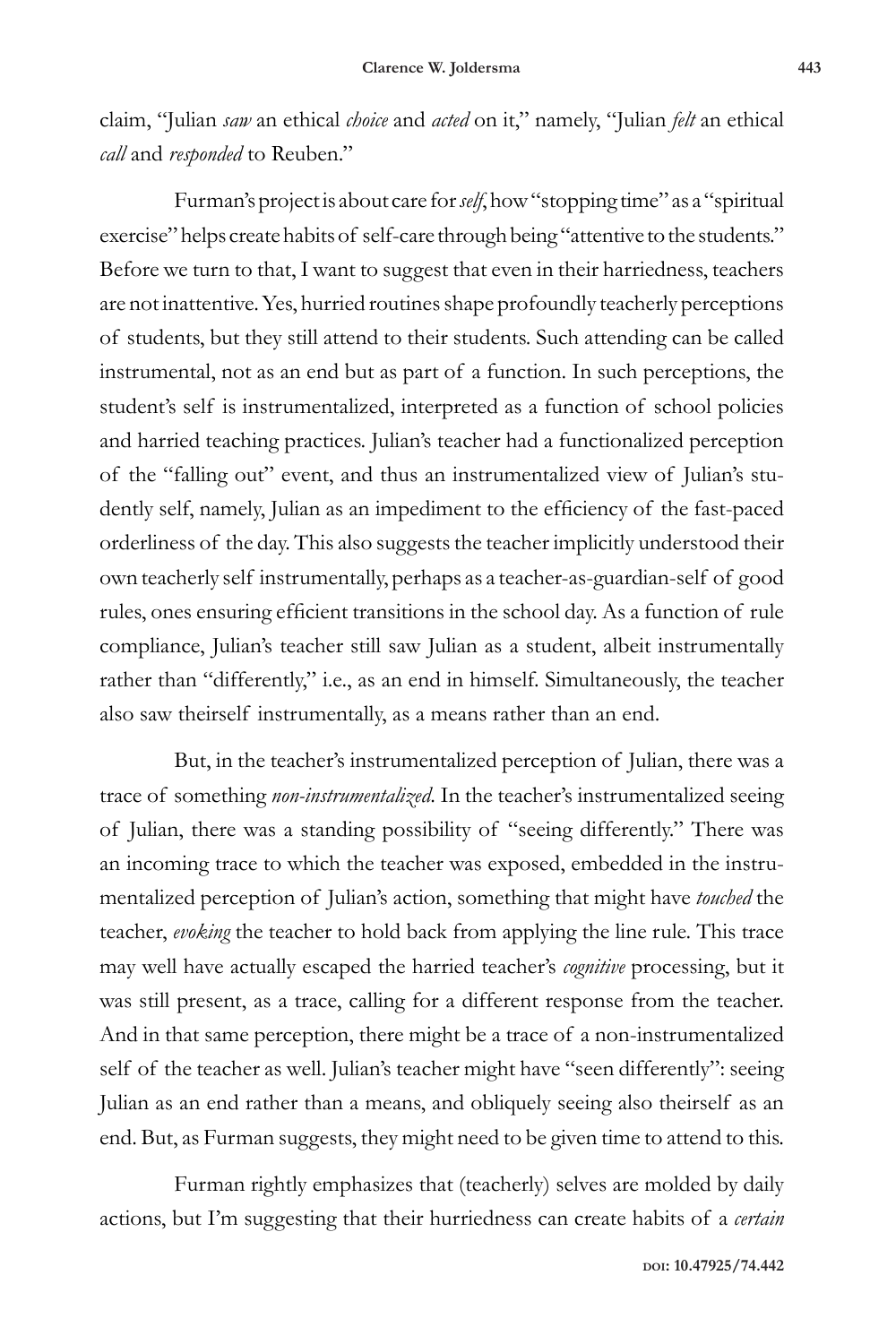*kind* of inattention to students and their self. This sort of inattention amounts to not being aware of a "difference," the student as an end and, obliquely, the teacher also as an end. Furman introduces Stopping Time to "better equip the teacher to attend to the child." In particular, "Stopping Time helps the teacher slow down and see the student in the midst of the daily shuffle." Slowing down gives time to attend to this difference, attending to students and self differently, as ends.

Furman marks "seeing differently" with intersubjective words: "our attention is *seized* when we are *exposed* to something unusual or *unexpected.*" Our attention is *seized*. We are *exposed*. To something *unexpected*. These are passive words, as if in the reverse direction of the instrumental action words. Slowing down then is an exercise in readying ourselves for something *incoming*, an *exposure*, to the *unexpected*. Something unknown may be in-coming, as traces in perception, which opens up teachers to seeing their students (and self) differently. Slowing down gives time to be exposed to children as *ends*, selves who are making sense of the world around them. As harried selves, teachers don't have time to notice these traces of difference in their perceptions as they actively see students as functions of something else. Furman's spiritual exercises readies the teacher for reversing this intentionality—to attend, through the incoming traces, to a *different* self of the student. Slowing down reverses something (hence the passive words), allowing Julian's teacher to be seized by Julian as an *end*: an interpretive self, trying to make sense of the world.

The reversal that "spiritual exercises" of slowing down make possible is exposure to something *ethical*, the student-as-*end*. If Julian's teacher had the time to attend to Julian differently, they might have been seized by something unexpected, and this reverse arrow exposes attending to Julian as an end, an interpretive self. The passivity of such attention reveals an *ethical* subject: a being worthy of being seen as a *sense-making* self, whose meanings of the world are worthy of consideration. This reversal of the "intentional arrow," indicating something fundamentally intersubjective, reveals an *ethical* relation.

Ethical intersubjectivity grounds the possibility for self-care. Being seized by the student as an ethical subject grounds the possibility of self-care by the